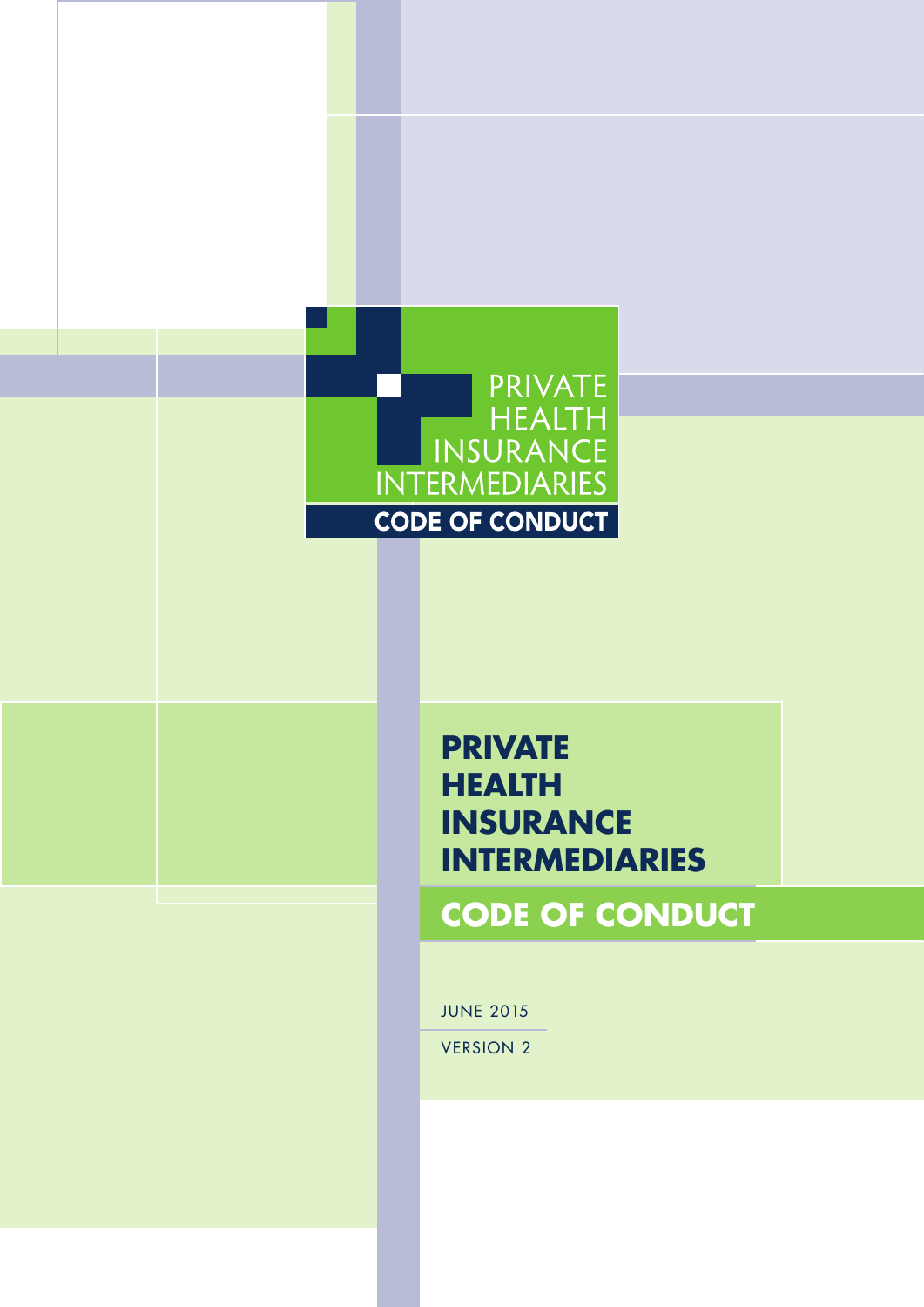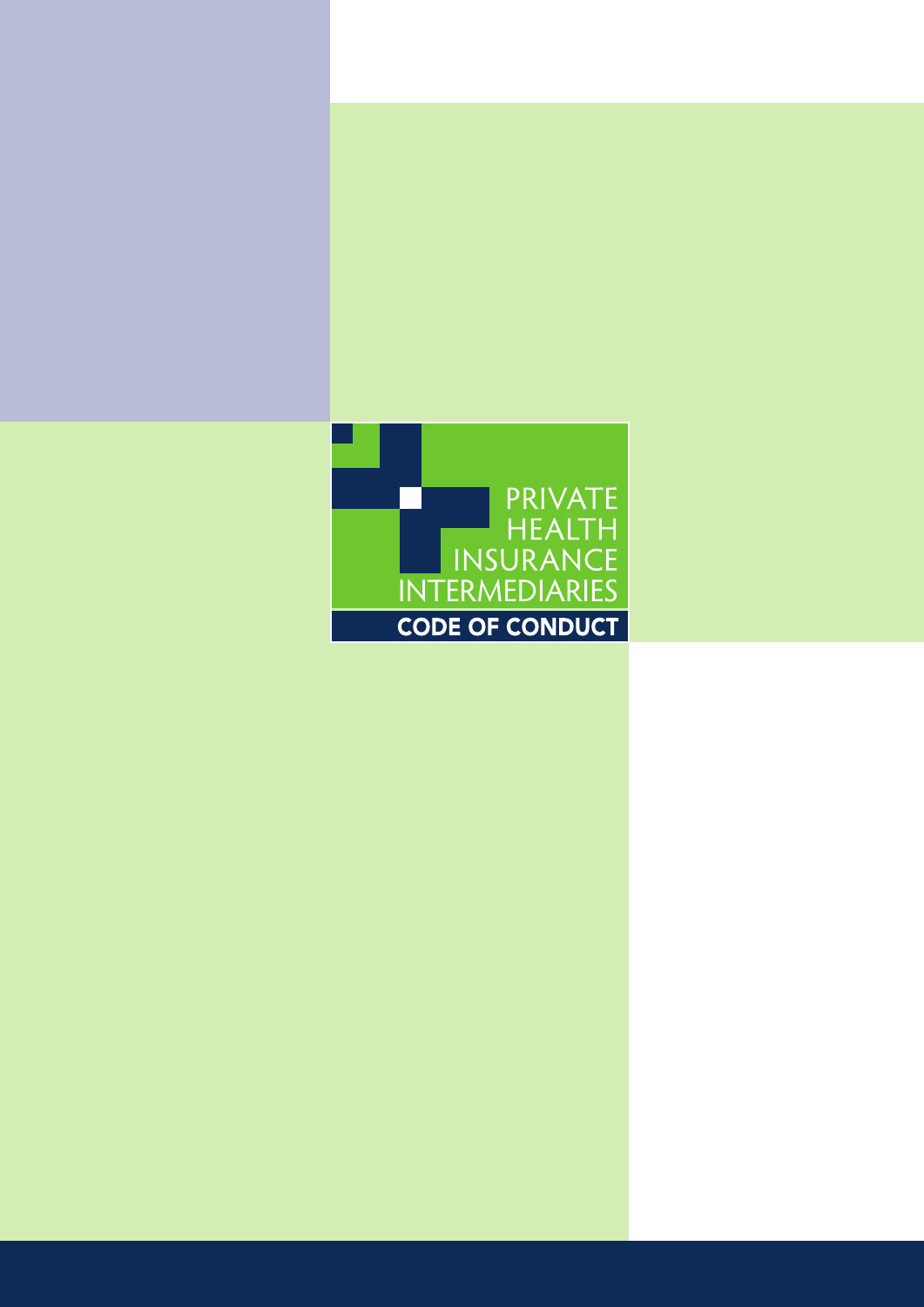# **CONTENTS**



#### **PART A** - Page 4 **GENERAL**

- 1. INTRODUCTION
- 2. OUR COMMITMENT UNDER THE CODE
- 3. PRIVATE HEALTH INSURANCE ENVIRONMENT

#### **PART B** - Page 5 DISPUTE RESOLUTION PROCEDURES IN RELATION TO CODE

- 1. INTERNAL DISPUTE RESOLUTION
	- 1.1 INTERNAL DISPUTE RESOLUTION
	- 1.2 RESOLUTION REQUESTS
- 2. EXTERNAL DISPUTE RESOLUTION
	- 2.1 EXTERNAL DISPUTE RESOLUTION

#### **PART C** - Page 5 **EMPLOYEES**

- 1. TRAINING OF EMPLOYEES
- 2. IMPLEMENTATION FOR EMPLOYEES

#### **PART D** - Page 6 and 7 **RESPONSIBILITIES**

- 1. GENERAL RESPONSIBILITIES OF ALL INTERMEDIARIES
- 2. ADDITIONAL RESPONSIBILITIES OF AGENTS
- 3. ADDITIONAL RESPONSIBILITIES OF BROKERS ACTING AS AGENT OF INSURED
- 4. ADDITIONAL RESPONSIBILITIES OF CORPORATE BROKERS ACTING ON BEHALF OF ORGANISATIONS WISHING TO OFFER HEALTH INSURANCE PRODUCTS TO EMPLOYEES

#### **PART E** - Page 8 TRAINING AND ACCREDITATION

- 1. TRAINING OF AGENTS
	- 1.1 TRAINING OF AGENTS
	- 1.2 IMPLEMENTATION FOR AGENTS
- 2. TRAINING AND ACCREDITATION OF BROKERS AND CORPORATE BROKERS
	- 2.1 TRAINING AND ACCREDITATION OF BROKERS AND CORPORATE BROKERS

#### PART F - Page 9 **DISCLOSURE**

- 1. GENERAL DISCLOSURE REQUIREMENTS FOR INTERMEDIARIES
- 2. ADDITIONAL DISCLOSURE REQUIREMENTS FOR AGENTS
- 3. ADDITIONAL DISCLOSURE REQUIREMENTS FOR BROKERS ACTING AS AGENT OF INSURED
- 4. ADDITIONAL DISCLOSURE REQUIREMENTS FOR CORPORATE BROKERS ACTING ON BEHALF OF ORGANISATIONS WISHING TO OFFER HEALTH INSURANCE PRODUCTS TO EMPLOYEES

#### **PART G** - Page 10 **PRIVACY**

1. NATIONAL PRIVACY PRINCIPLES

PART H - Page 11 **DEFINITIONS** 

1. DEFINED WORDS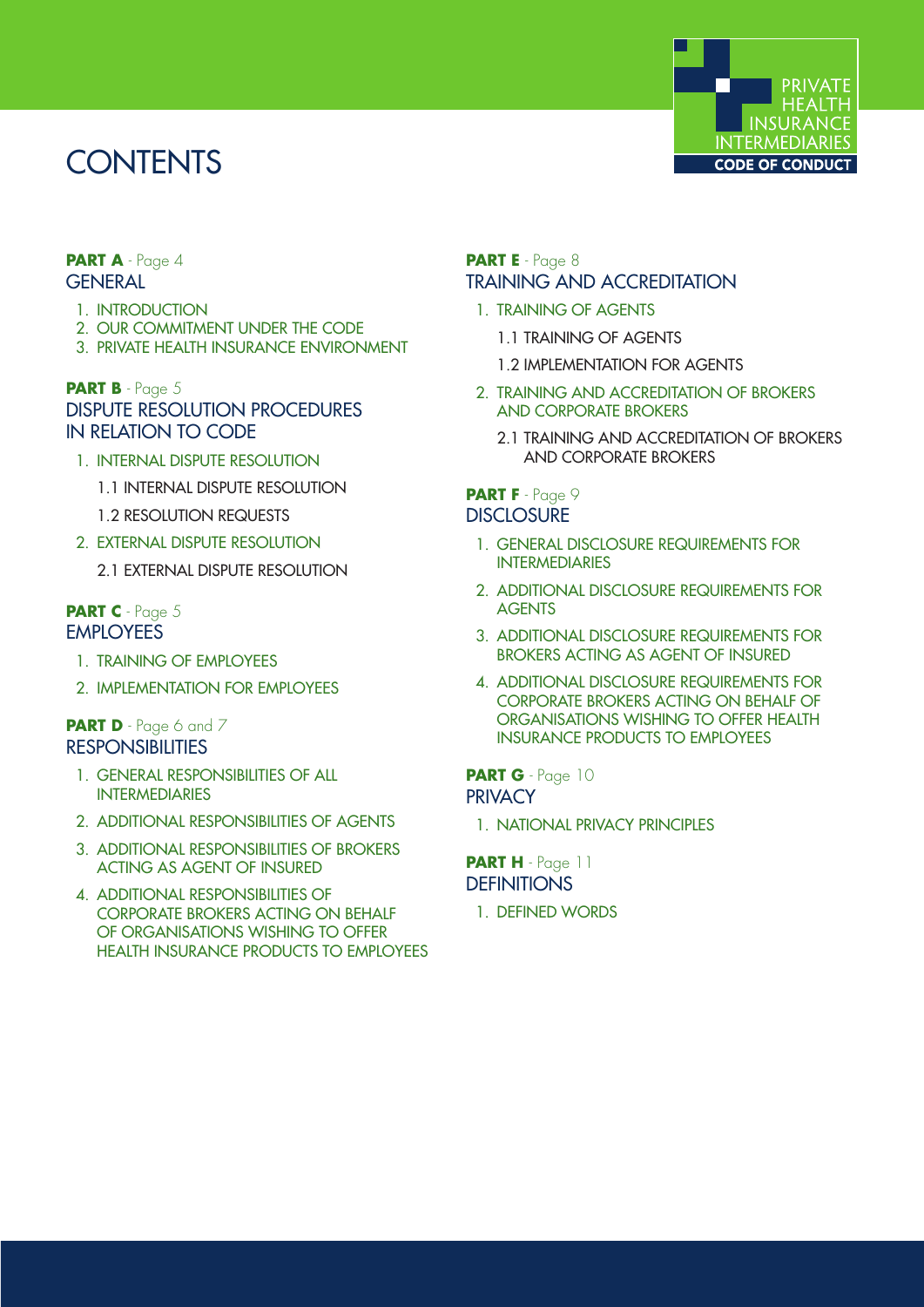# **PART A: GENERAL**

## 1. INTRODUCTION

The Private Health Insurance Intermediaries Code of Conduct ("Code") is a self-regulatory code to promote honest, informed and transparent relationships between Private Health Insurance Intermediaries and consumers.

Our objective is that the Code will, together with other industry codes, assist to maintain and enhance regulatory compliance and service standards across the private health insurance industry. The provisions in this Code are for the purpose of clarification, or are in addition to the existing regulatory obligations on Intermediaries.

For this purpose the Code is to be a "living Code" which will be progressively reviewed from time to time. We welcome the input of the industry into the Code and its operation. We may also seek the input of consumers from time to time, including through consulting with the Private Health Insurance Ombudsman ("PHIO") or equivalent authority.

## 2. OUR COMMITMENT UNDER THE CODE

As a signatory under the Code, as private health insurance intermediaries, we will:

- (a) continuously work towards improving the standards of practice and service in the private health insurance industry;
- (b) work in the best interests of our clients;
- (c) put consumers interests before our own;
- (d) provide information to consumers and organisations in plain language;
- (e) promote better informed decisions about the private health insurance products and services we offer by:
	- (i) ensuring that our proposals contain all required information;
	- (ii) providing an effective explanation of the contents of the policy documentation in plain English and in the form requested by a consumer;
	- (iii) ensuring that our staff and other persons providing information on our behalf are appropriately trained;
- (f) provide information to consumers on their rights and obligations under their relationship with their health fund or general insurer, including information on this information on this Private Health Insurance (PHI) Intermediaries Code of Conduct;
- (g) disclose to consumers or our principal our relationship with the Private Health Insurers we are recommending to them;
- (h) provide consumers with easy access to our internal dispute resolution procedures, which will be undertaken in a fair and reasonable manner; and
	- (i) where internal dispute resolution procedures do not reach a satisfactory outcome for the consumer, or if a consumer wishes to deal directly with an external body, advise the consumer of the right to take the issue to a health fund that may be the subject of the dispute or an external body, such as the PHIO;

but, apart from the provisions for enforcement and sanctions in the Private Health Insurance Intermediaries Codes of Practice, a breach of the Code shall not give rise to any legal right or liability.

## 3. PRIVATE HEALTH INSURANCE ENVIRONMENT

In meeting our commitments, we will have regard to:

- (a) the provisions of the Private Health Insurance Act 2007 which govern private health insurance policies and arrangements between consumers, Private Health Insurers and government;
- (b) our requirement to comply with the provisions of the Competition and Consumer Act 2010 and the state Fair Trading Acts; and
- (c) the need for effective competition and cost efficiency being promoted in the private health insurance industry.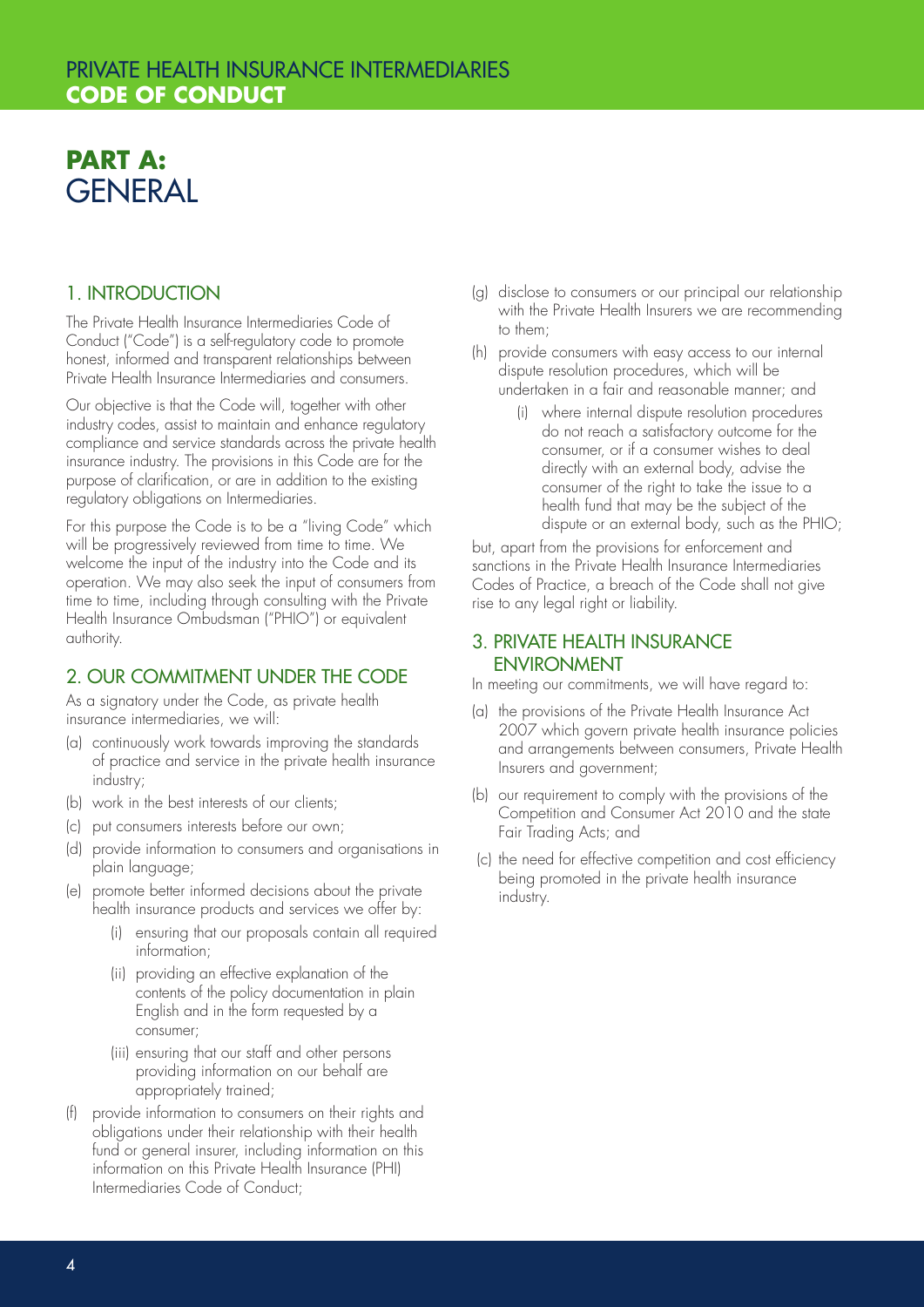

# **PART B:**  DISPUTE RESOLUTION PROCEDURES IN RELATION TO THE CODE

# 1. INTERNAL DISPUTE RESOLUTION

#### 1.1 INTERNAL DISPUTE RESOLUTION

We shall have a fully documented internal process for resolving a dispute between the consumer and us. This process shall be readily accessible by consumers, without charge.

The internal process shall provide a fair and timely method of handling disputes, together with procedures for monitoring the efficient resolution of disputes.

#### 1.2 RESOLUTION REQUESTS

Where we receive from a consumer a request, whether written or oral, for the resolution of a dispute or a request for a response in writing in relation to the dispute, we will promptly reply to the consumer within ten working days. If the dispute is not resolved in a manner acceptable to the consumer, we will provide:

- (a) where appropriate, the general reasons for that outcome; and
- (b) information on the further action that the consumer can take such as the process for resolution of disputes referred to in Section 2 below.

## 2. EXTERNAL DISPUTE RESOLUTION

#### 2.1 EXTERNAL DISPUTE RESOLUTION

In the event that a dispute is considered by the consumer to be unresolved internally, we will advise the consumer of the available external dispute resolution procedures in which we participate.

This includes providing information on a health fund or general insurer that may be involved as well as information regarding the PHIO or other relevant authority.

# **PART C:**  EMPLOYEES

# 1. TRAINING OF EMPLOYEES

We will:

- (a) ensure that employees involved in arranging insurance and in dispute resolution are familiar with the provisions of this Code and that they possess the necessary skills appropriate to their responsibilities;
- (b) both provide and keep appropriate records of adequate on-going training to employees having regard to the employee's role and responsibility and the PHI contracts for and the insurance services to consumers that he/she is authorised to arrange or provide;
- (c) review the effectiveness of training provided to employees in relation to their responsibilities under the Code; and
- (d) provide remedial training where necessary.

# 2. IMPLEMENTATION FOR EMPLOYEES

In implementing these requirements, we will have regard to whether the employee would ordinarily make representations on products to consumers and, if this is not the case, we will provide such employees with information as to how consumers may be able to obtain product information.

We will instruct and remind our employees not to make representations in relation to any product in respect of which they have not been trained to provide information.

We will instruct our employees to explain the consumer's options clearly and provide, in addition to the policy documentation, the information that the consumer requires to make an informed choice as to their health insurance purchase. We will instruct employees to keep appropriate records of their advice to consumers.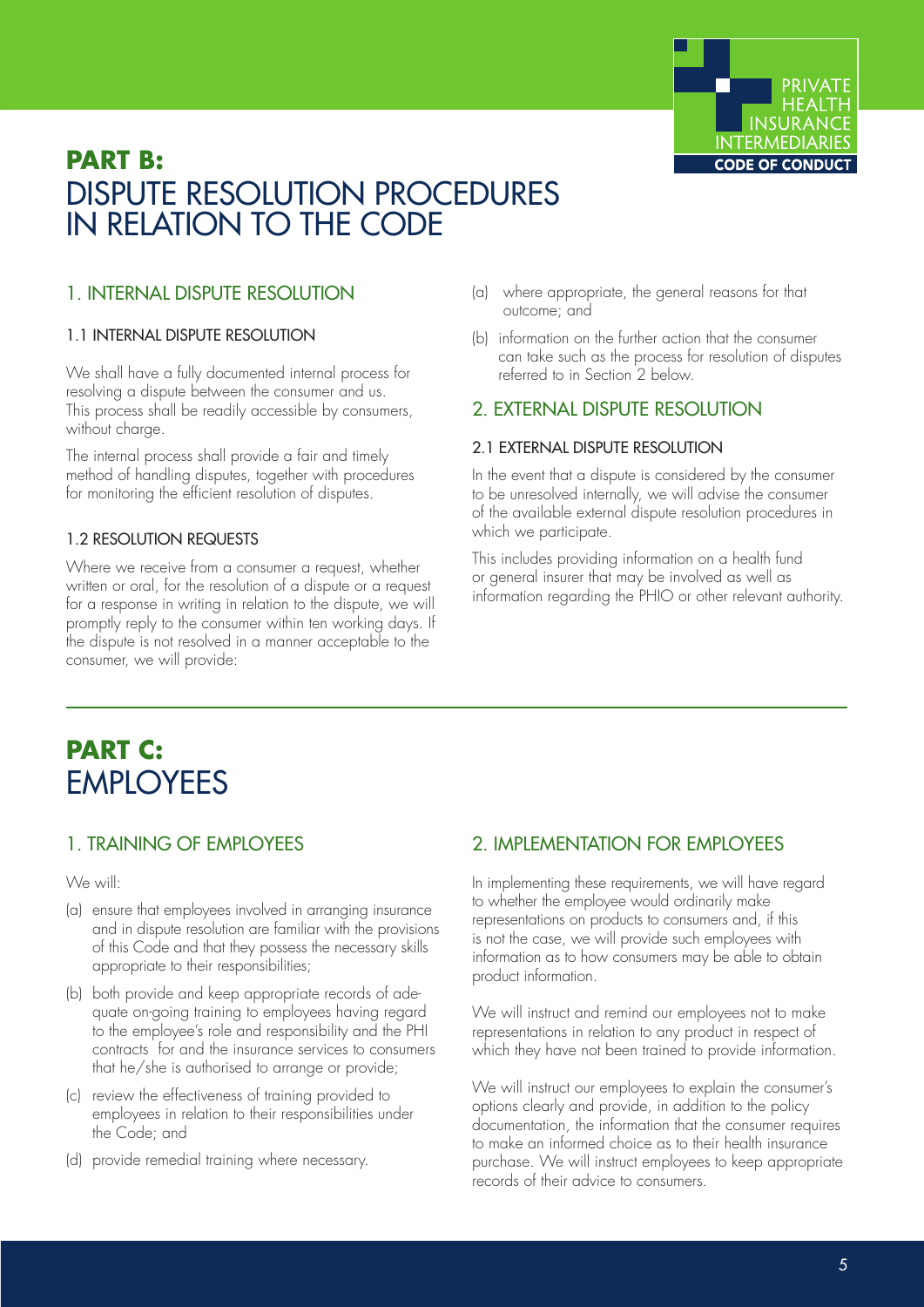# PRIVATE HEALTH INSURANCE INTERMEDIARIES **CODE OF CONDUCT**

# **PART D: RESPONSIBILITIES**

#### 1. GENERAL RESPONSIBILITIES OF INTERMEDIARIES

We, as Intermediaries, will ensure that if we are engaging in health insurance business or dealing with health cover provided by a general insurer we will:

- (a) discharge our responsibilities and duties competently and with integrity and honesty;
- (b) exercise reasonable care and skill;
- (c) comply with the provisions of the Private Health Insurance Act 2007, the Competition and Consumer Act 2010, the State Fair Trading Acts and the Privacy Act 1988;
- (d) maintain records required by law and comply with legal requirements for production of, access to, or copying of, such records;
- (e) provide such information as may be legally required by any regulatory or other authority;
- (f) comply with the Code where relevant;
- (g) not engage in any unlawful non-disclosure or misrepresentation; and
- (h) ensure recommendations are made to consumers' in the consumers' best interest, regardless of any incentive or commission received by us.

#### **Policy documentation or proposals**

ensure all policy documentation and proposals identify the usual information the Private Health Insurer or general insurer ordinarily requires to be disclosed which will as a minimum contain:

- (i) waiting periods and pre-existing conditions;
- (ii) an explanation of the scope and implications of exclusions;
- (iii) an explanation of the scope and implications of restriction on benefits;
- (iv) an explanation of the scope and implications of benefit limitation periods;
- (v) annual limits (individual and membership);
- (vi) co-payments and/or excesses;
- (vii) how to access the fund's complaints handling procedures;
- (viii) advice that they may cancel their private health insurance policy and, if they have not yet made a claim, may receive a full refund of any premiums paid within a period of 30 days from the commencement date of their policy;
- (ix) information about the existence of the Code and Code Logo; and
- (x) advice that the documentation should be read carefully and retained;
- (j) ensure all product summaries contain at a minimum information detailed in (i)(i) to (i)(x) above; and
- (j) when requested disclose to the consumer or our principals the existence of fees, commissions or other remuneration or benefits.

## 2. ADDITIONAL RESPONSIBILITIES OF AGENTS

In addition to those responsibilities in Rule 1. GENERAL RESPONSIBILITIES OF INTERMEDIARIES above we will as agents of one or more health funds and/or general insurers:

- (a) provide to the consumer copies of policy wordings, insurance documentation and certificates;
- (b) explain options clearly to the consumer and provide such information as is required to make an informed choice as to their health insurance purchase; and
- (c) promptly convey to the consumer, relevant information and documents being sent to us by a relevant Private Health Insurer or general insurer.

#### 3. ADDITIONAL RESPONSIBILITIES OF BROKERS ACTING AS AGENT OF INSURED

In addition to those responsibilities in Rule 1. GENERAL RESPONSIBILITIES OF INTERMEDIARIES above we as a Broker acting as the agent of a consumer in relation to a PHI contract offered by a health fund or general insurer will:

- (a) ensure consumers are able to make an informed decision about their health insurance purchase by clearly explaining relevant options and providing all relevant information;
- (b) comply with our fiduciary obligations to our principal and the consumer, including:
	- (i) avoiding conflicts of interest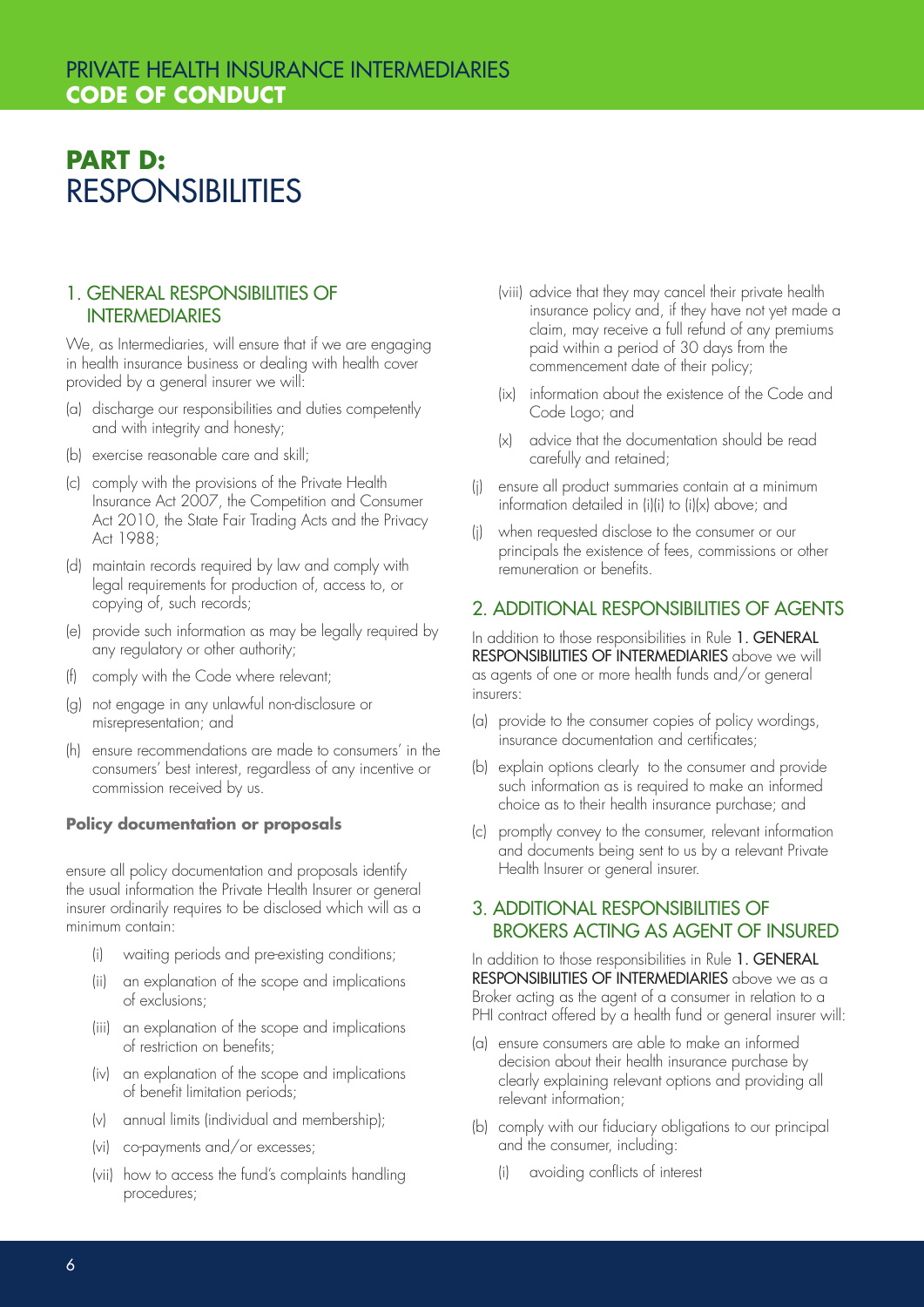

- (ii) if a conflict of interest occurs, disclosing that conflict as soon as is reasonably practicable; and
- (iii) maintain the confidentiality of our principal's records and other information.

#### **Policy arrangements/renewal/cancellation**

- (c) assist the consumer in all ways to comply with the Private Health Insurer's or general insurer's requirements of the consumer;
- (d) promptly provide the consumer's proposal information to the Private Health Insurer or general insurer; and
- (e) not engage in any unlawful non-disclosure or misrepresentation

#### **Drafting proposals**

- (f) when requesting information from consumers for information to prepare a proposal, ensure requests are in plain language and provide instruction where necessary on how the questions should be answered: and
- (g) when preparing proposals ensure information is in plain language.

### 4. ADDITIONAL RESPONSIBILITIES OF CORPORARTE BROKERS ACTING ON BEHALF OF ORGANISATIONS WISHING TO OFFER HEALTH INSURANCE PRODUCTS TO EMPLOYEES

#### In addition to those responsibilities in Rule 1. GENERAL RESPONSIBILITIES OF INTERMEDIARIES above we as a Broker acting as the agent of an organisation wishing to offer health insurance products or health cover offered by a general insurer to their employees will:

- (a) ensure our Principal is able to make an informed decision about their health insurance decisions by clearly explaining relevant options and providing all relevant information;
- (b) comply with our fiduciary obligations to our Principal, including:
	- (i) avoiding conflicts of interest;
	- (ii) if a conflict of interest occurs, disclosing that conflict as soon as is reasonably practicable; and
	- (iii) maintain the confidentiality of our Principal's records and other information.

#### **Drafting proposals**

- (c) when requesting information from our Principal for information to prepare a proposal, ensure requests are in plain language and provide instruction where necessary on how the questions should be answered: and
- (d) when preparing proposals ensure information is in plain language.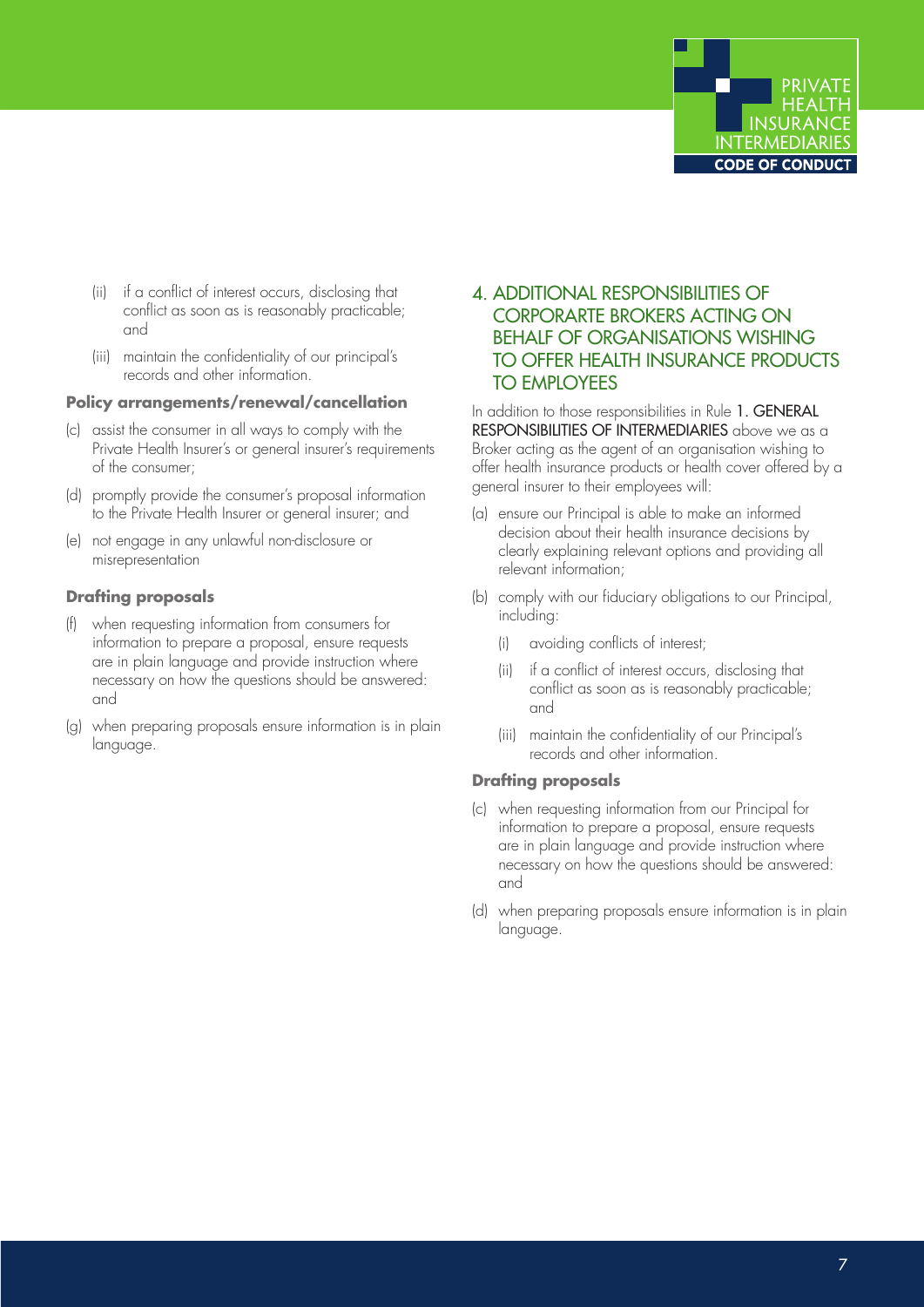# PRIVATE HEALTH INSURANCE INTERMEDIARIES **CODE OF CONDUCT**

# **PART E:**  TRAINING AND **ACCREDITATION**

## 1. TRAINING OF AGENTS

#### 1.1 TRAINING OF AGENTS

We will, as agents of a health fund, ensure we possess the necessary skills appropriate to the private health insurance product we are arranging and the insurance services we are providing.

To this end, we will, as agents ensure we receive adequate on-going training or instructions, and documentation from relevant health fund/s to competently arrange PHI contracts for and provide the insurance services to consumers that we are authorised to arrange or provide. This training will allow sufficient information for the consumer to make an informed choice as to their health insurance purchase.

The obligation to receive training or instruction, and documentation shall be ongoing and will include training or instruction and documentation in the areas of:

- (a) principles of health insurance and any relevant consumer protection law;
- (b) product knowledge;
- (c) use of by us and distribution to consumers of relevant product documentation;
- (d) what to do in the event of a claim;
- (e) the requirements of this Code; and
- (f) the requirements for our compliance with the Private Health Insurance Intermediaries Code of Conduct;

as may be appropriate in relation to the authority and responsibility of us as agents.

#### 1.2 IMPLEMENTATION FOR AGENTS

In implementing these requirements, we will have regard to whether we as agents would ordinarily make representations on products to consumers.

If we as agents make no representations to consumers and merely have brochures in our premises or receive claims from health fund members, we will ensure we have information as to how consumers may be able to obtain further product information and assistance from the relevant health fund/s or general insurer/s.

We will ensure we, as agents do not make representations in relation to any product in respect of which we have not been trained to provide information. We will keep appropriate records of our advice to consumers.

## 2. TRAINING AND ACCREDITATION OF BROKERS AND CORPORATE BROKERS

#### 2.1 TRAINING AND ACCREDITATION OF BROKERS AND CORPORATE BROKERS

We as Brokers and/or Corporate Brokers acting in the private health insurance industry will meet appropriate training and accreditation requirements including any requirements of a Private Health Insurer or general insurer with whom we deal.

This training will allow for sufficient information to be provided to the consumer or principal to make an informed choice as to their health insurance purchase or decision.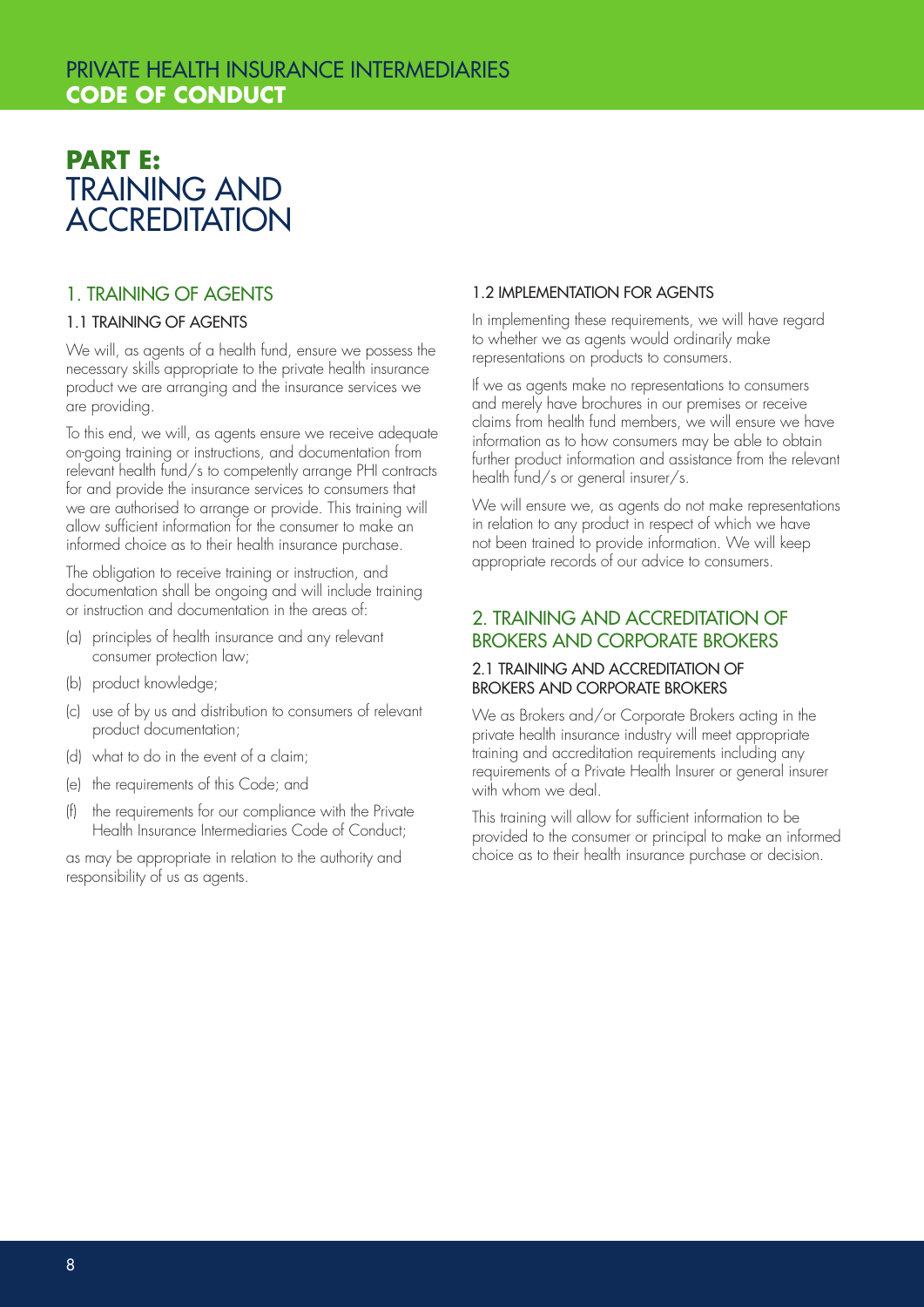# **PART F: DISCLOSURF**



## 1. GENERAL DISCLOSURE REQUIREMENTS FOR INTERMEDIARIES

We will inform consumers and/or our principal in our contact with them including our advertising and our website of:

- (a) our accreditation under the Code including the Code logo;
- (b) the identity of any other Private Health Insurers or general insurers whose products we are presenting;
- (c) the total number of Private Health Insurers or general insurers available to us to select from on behalf of the consumer or our Principal; and
- (d) when asked acknowledge to the consumer or our principal any recommendation of a health fund or general insurer where that health fund or general insurer pays commissions and/or fees and/or incentives higher than other health funds or general insurers from which we are selecting on their behalf.

## 2. ADDITIONAL DISCLOSURE REQUIREMENT FOR AGENTS

In addition to the requirements in 1. above, we as agents will inform consumers; of our status as agents, the fact that we are acting for the health fund/s or general insurer/s and the nature of our association.

## 3. ADDITIONAL DISCLOSURE REQUIREMENT FOR BROKERS ACTING AS AGENT OF **INSURED**

In addition to the requirements in 1. above, we as Brokers will inform consumers of:

- (a) our status; and
- (b) the company we are representing.

We will also inform consumers and the corporate entity for whom we are acting of any associations between us and Private Health Insurers and/or general insurers.

### 4. ADDITIONAL DISCLOSURE REQUIREMENT FOR CORPORATE BROKERS OPERATING ON BEHALF OF ORGANISATIONS WISHING TO OFFER HEALTH INSURANCE PRODUCTS TO EMPLOYEES

In addition to the requirements in 1 above, we as Corporate Brokers will inform our principal of our status.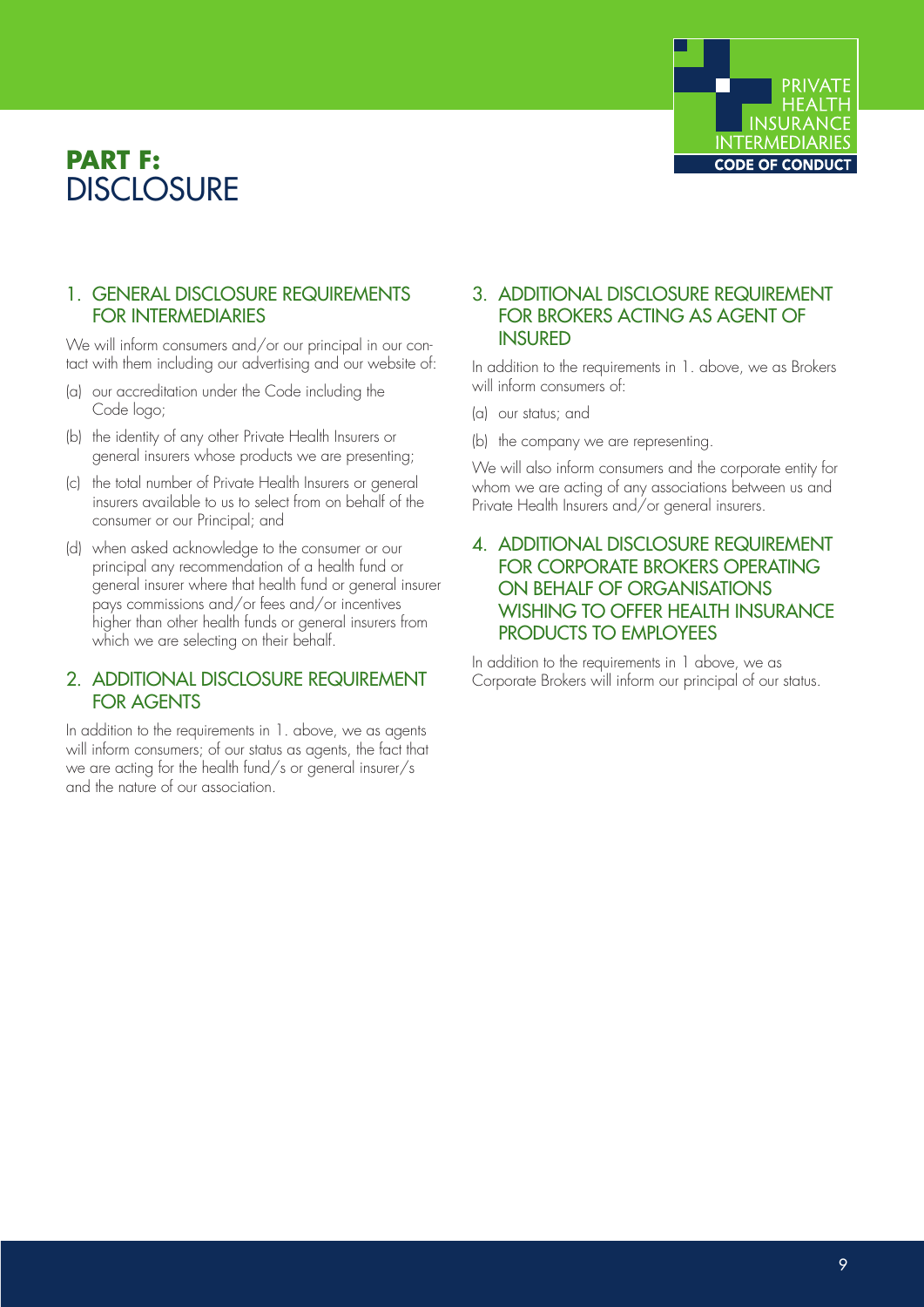# PRIVATE HEALTH INSURANCE INTERMEDIARIES **CODE OF CONDUCT**



## 1. AUSTRALIAN PRIVACY PRINCIPLES

We will:

- (a) embrace the Australian Privacy Principles under the Privacy Act 1988 and the provisions of relevant State privacy legislation; and
- (b) formulate and publish our own Privacy Policy, by which we will abide.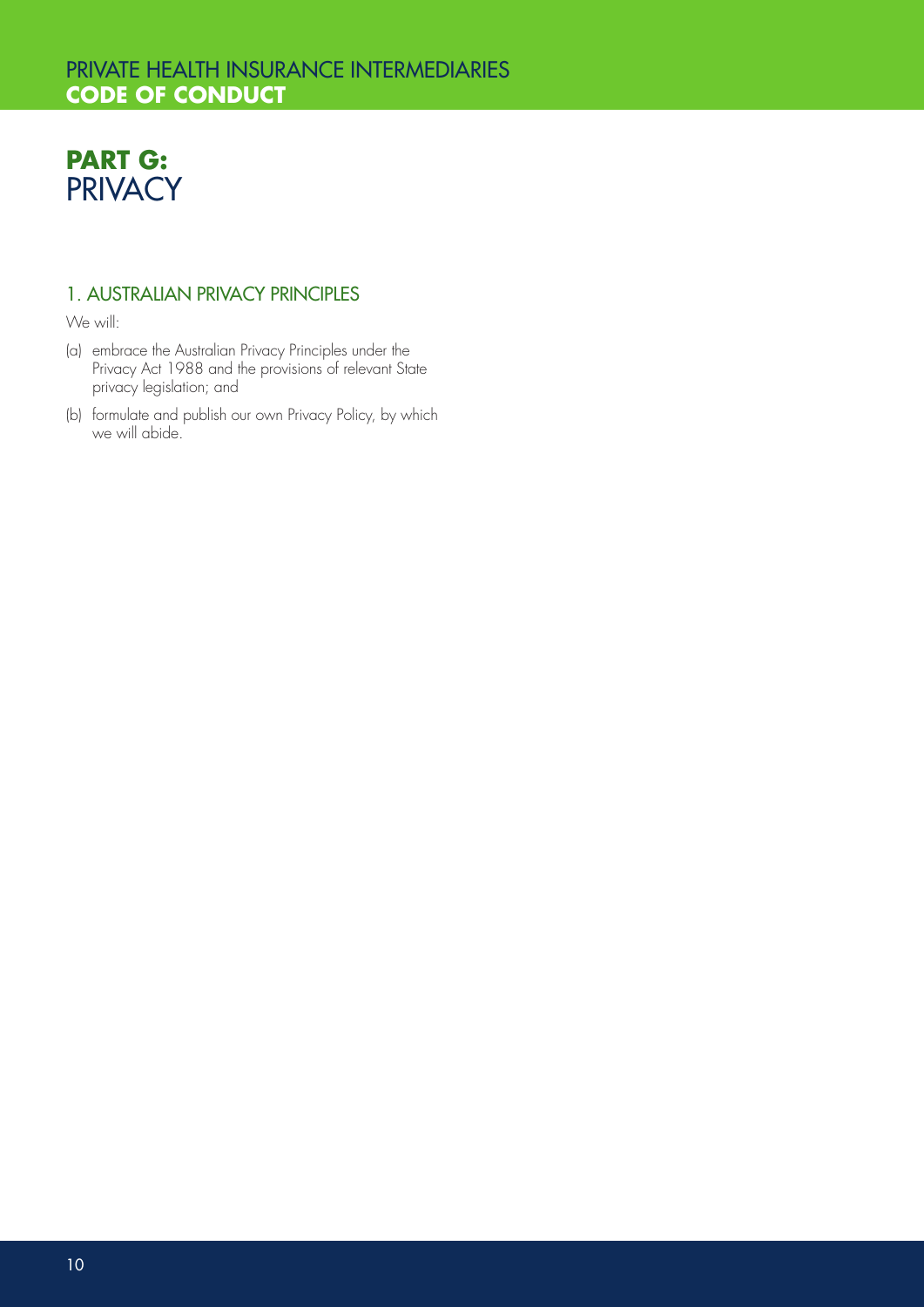# **PART H: DEFINITIONS**



In the Code, the following terms mean:

"ADVICE" means general advice of a factual nature;

"AGENT" means an insurance intermediary who is an agent for one or more Private Health Insurers and who acts on behalf of the Private Health Insurer/s;

"ASSOCIATION" means the PHIIA;

"BROKER" means an insurance intermediary who is an agent for a consumer and who acts on behalf of the consumer;

"CONSUMER" means an individual, where that individual, whether alone or jointly with another individual, enters or proposes to enter into a PHI contract;

"CORPORATE BROKER" means an insurance intermediary who is a representative of an organisation wishing to offer health insurance products provided by a Private Health Insurer or general insurer to their employees and acts on behalf of that organisation;

"BOARD" means the board of directors of the PHIIA set up to manage the affairs of the Association;

"DoHA" means the Australian Government Department of Health and Ageing, or such other name given to such body from time to time:

"DISPUTE" means an unresolved complaint about a product or service of an Intermediary and for this purpose a complaint is an expression of dissatisfaction conveyed to an Intermediary together with a request that the complaint be remedied by the Intermediary;

"GENERAL INSURER" means a general insurer offering health insurance products to consumers that fall outside the *Private Health Insurance Act 2007*;

"HEALTH INSURANCE BUSINESS" is as defined in Division 121 of the *Private Health Insurance Act 2007*;d

"INTERMEDIARY" means an "agent" or "broker" or "corporate broker" defined in these Definitions.

"MINISTER" means the Federal Minister or his or her delegate with the powers vested in the Minister under the *Private Health Insurance Act 2007*;

"PHI" means private health insurance;

"PHIIA" means the Private Health Insurance Intermediaries Association, an industry body that agents and brokers may join if they wish;

"PHI POLICY" or "product" means each PHI policy arising out of or in connection with health insurance business between a Private Health Insurer and a consumer;

"PHIO" means the Private Health Insurance Ombudsman or equivalent authority as appointed by the Minister from time to time;

"POLICY DOCUMENTATION" means private health insurance policy information in brochures, websites or other printed or electronic form;

"PRIVATE HEALTH INSURANCE" means health insurance business;

"PRIVATE HEALTH INSURER" means a registered health benefits fund under the *Private Health Insurance Act 2007*;

"PRODUCT SALES MATERIAL" means material that markets or promotes a PHI fund, PHI policy or PHI product of a Private Health Insurer that is not Policy documentation, whether in printed or electronic form;

"PROPOSAL" means a document in any form prepared by an Intermediary offering a private health insurance product or products to a consumer or to an organisation.